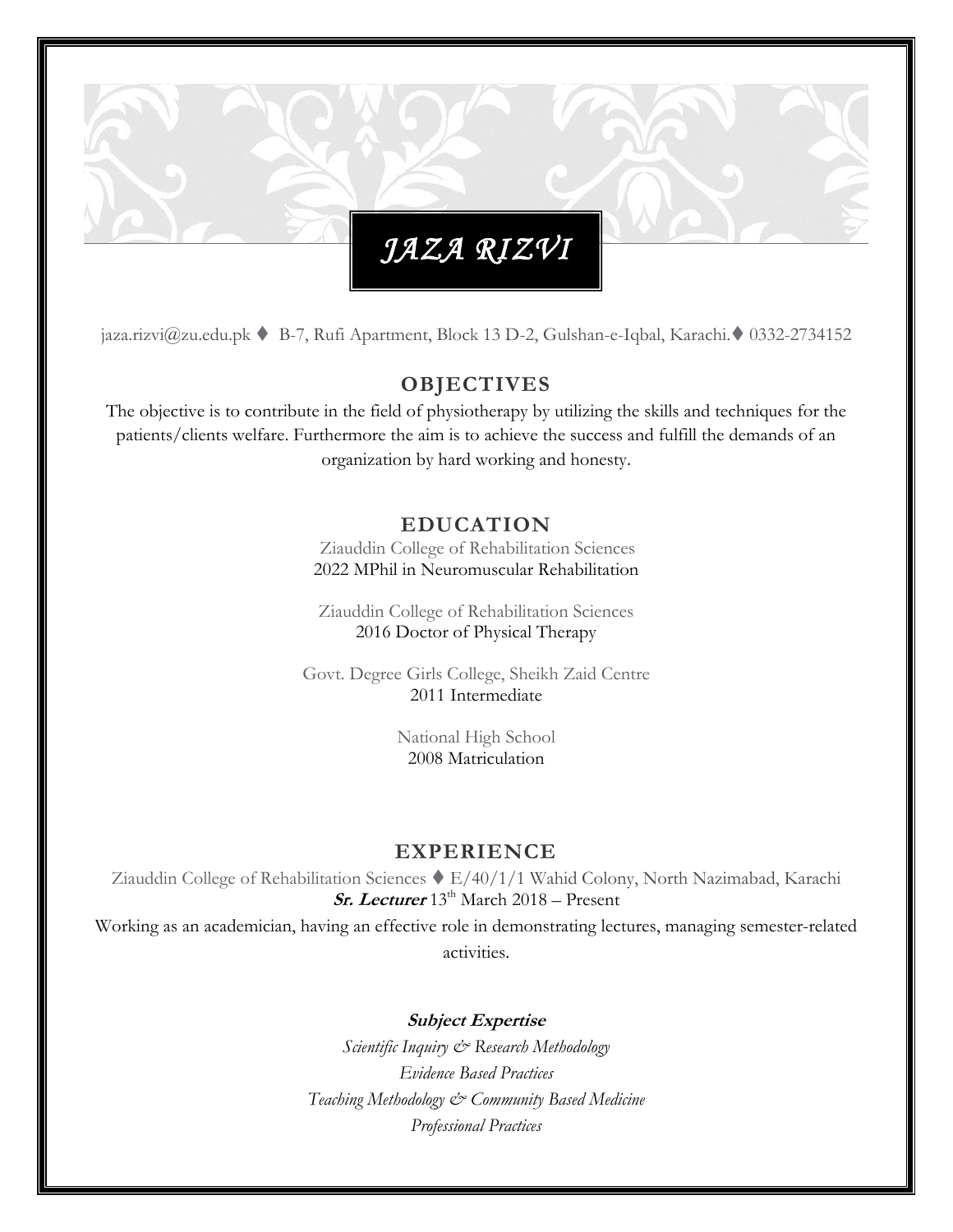**Research Supervisor** 2019 – Present Accelerated Doctor of Physical & Occupational Therapy

**Member of Editorial Team** 2019 – Present

Pakistan Journal of Rehabilitation

Dr. Essa Physiotherapy and Rehabilitation Centre ♦ B-122, Blue Building, Shahrah-e-Jahangir, Karachi **Physiotherapist**  $25^{th}$  April  $2017 - 30^{th}$  October 2017

Worked in the rehabilitation and management of the following condition such as osteoarthritis, cervical radiculopathy, strain/sprain, soft tissue injury, among children the rehabilitation of torticollis, cerebral palsy, facial palsy, delayed milestones included

> Rida Medical Centre Sahba Akhtar Road, Block 13 D/2, Karachi **Physiotherapist** January-March 2017 Worked/observes the antenatal and postnatal rehabilitation of the patient

Tahir Medical Centre 419/A, Amir Khusro Road, Old Dhoraji, Karachi **Internee** January-March 2017

Worked in observation and diagnosis of the patients following the rehabilitation process

#### **COURSES ATTENDED**

 Foundations of Excellence in Teaching Online from Arizona State University, 4th July 2020 Learning How to Learn: Powerful mental tools to help you master tough subjects from McMaster University, UC San Diego, 27<sup>th</sup> July 2020  $\degree$  Science of Exercise from University of Colorado, 28<sup>th</sup> July 2020 Work Smarter, Not Harder: Time Management for Personal and Professional Productivity from UCI, Division of Continuing Education, 29<sup>th</sup> July 2020

<sup>\*</sup> Teacher's Social and Emotional Learning from University of Colorado, 29<sup>th</sup> July 2020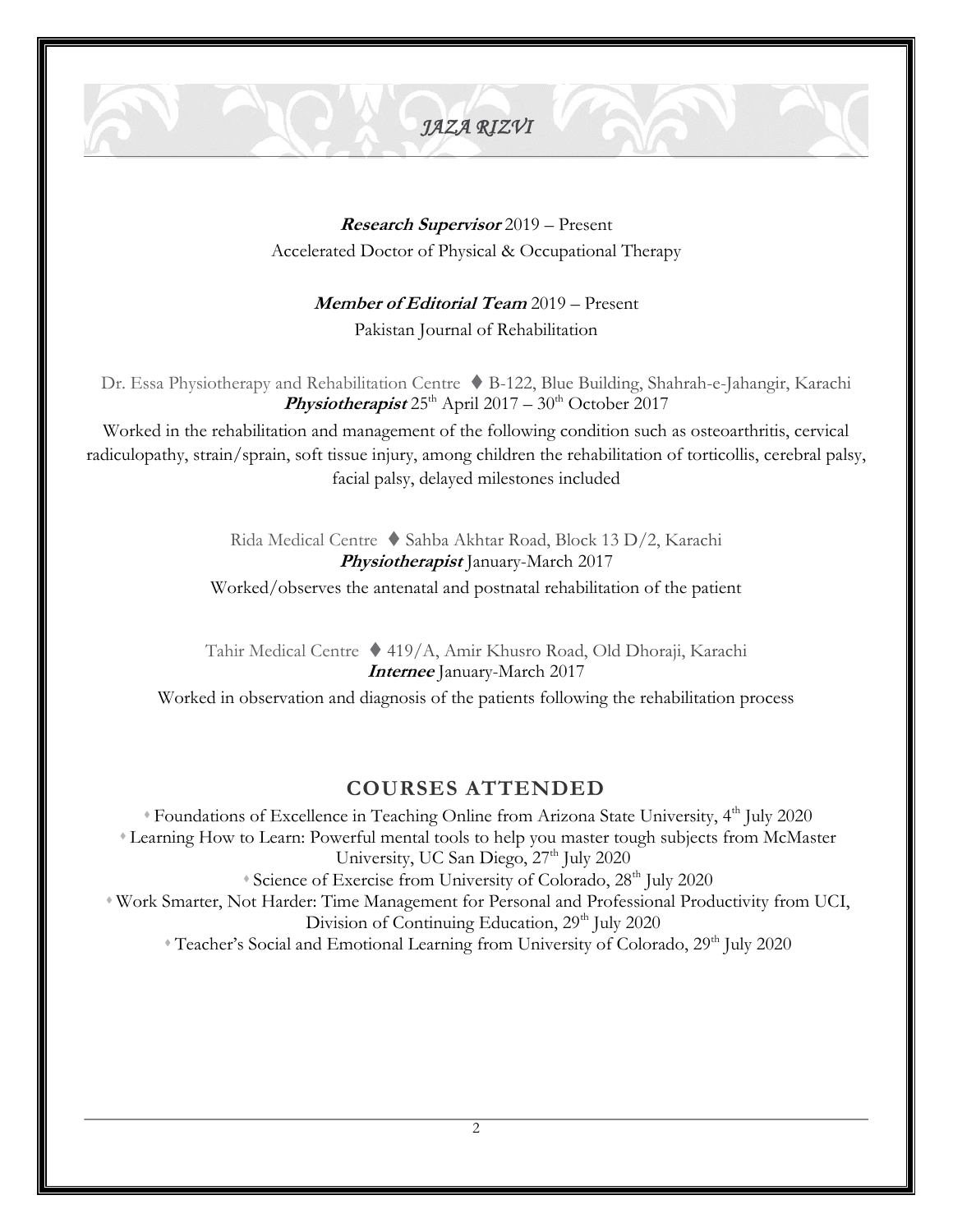#### **WORKSHOPS ATTENDED**

 $\bullet$  How to write and publish research article by Dr. Farooq Rathore held on 11<sup>th</sup> January 2020 4 Day Workshop on Creating Compelling Fiction from School of Writing 2019 \* 3 Days Workshop on Research Methodology held on 23<sup>rd</sup> to 25<sup>th</sup> October 2019  $\blacklozenge$  Synopsis Writing held on 21<sup>st</sup> April 2019 Basic Life Support 2013

#### **SEMINAR ATTENDES**

A Seminar on Down syndrome, March 2019 32nd International Pak Orthocon, November 2018  $*$  Electrotherapy in collaboration with Enraf-Nonius on 29<sup>th</sup> February, 2012

#### **EXTRA-CURRICULAR CERTIFICATES**

CME Desk Certificate-03 Credit Hours Certificate of Participation: Transparency International Pakistan, 2015 Certificate of Participation: Young Social Reforms, 2016 Entrepreneurial Master Class-INJAZ Pakistan

#### **PUBLICATIONS**

- Perception and Promotion of Physical Activity by Clinical and Academic Physical Therapists among Patients and Students Volume-8, Issue-4 (2021)
- The Impact of Immersive and Non-Immersive Virtual Reality Trends in Sensorimotor Recovery of Post-Stroke Patients-A Meta-Analysis Volume-9, Issue-5 (2021)
	- Impact on Mental Health of Families During Covid-19: A Cross- Sectional Survey Volume-31, Issue-6 (2021)
	- Current Approaches to Improve Balance in Down Syndrome Population-A Systematic Review Volume-9, Issue-2 (2021)
	- Effect of Exercise on Inter-Recti Distance and Associated Low Back Pain among Post-Partum Females: A Randomized Controlled Trial Volume-15, Issue-3 (2021)